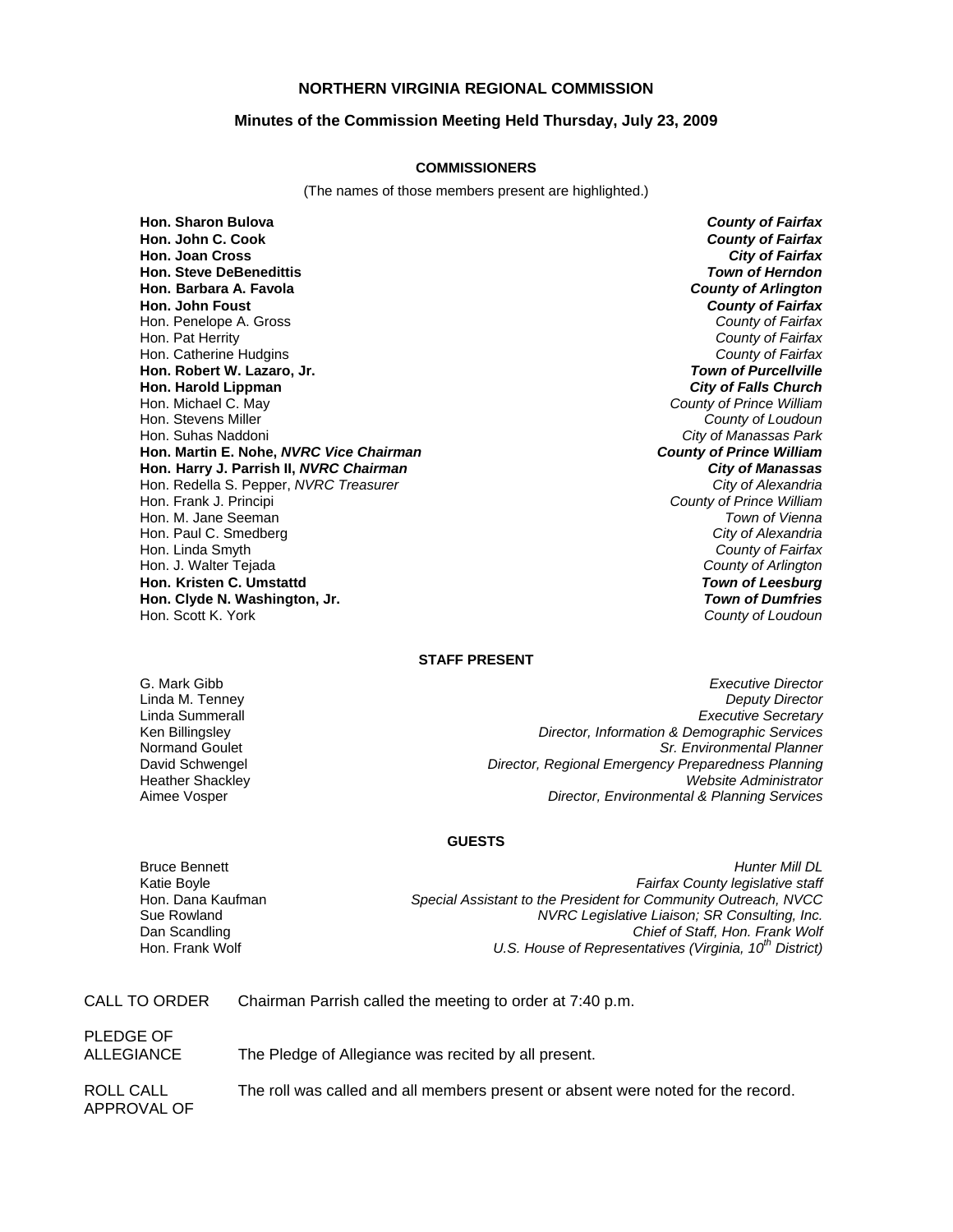Summary Minutes of the Commission July 23, 2009 Page 2

MINUTES Commissioner Umstattd moved approval of the minutes of the June 25, 2009, meeting of the Commission. The motion was seconded and unanimously carried.

CONSENT AGENDA Commissioner Favola moved approval of the Consent Agenda, consisting of the item outlined below. The motion was seconded and unanimously carried.

> Resolution No. P10-01: Authorization to Apply for Grant to Update the Northern Virginia Portion of the Map of the Potomac Heritage National Scenic Trail System

# EXECUTIVE DIRECTOR'S

REPORT Mr. Gibb pointed out distributed material: an article in *The Washington Post* about the new HIV clinic in Arlington; a flyer on an Alzheimer's rally, of which NVRC is a co-sponsor; and a copy of his report, including information on:

> • Census Bureau has requested NVRC's help in identifying where non-English speaking households are likely to be encountered in Northern Virginia when the 2010 Census begins. This should result in a more accurate count for the region.

> • Clean Water Partners — This year's spring campaign included both radio ads and, for the first time, social networking and other web-based media. Among the key findings is that online advertising is much cheaper than radio ads but also much slower; it is possible to determine which visits to the Clean Water Partners' website are directly related to the online ads; and online ads with the words "tips" and "coupons" dramatically outperform other ads.

> Commissioner Favola asked that social media be discussed at a future Commission meeting.

> • State Stormwater Management Permit Regulations Update — New draft regulations would completely overhaul existing state stormwater regulations; local government concerns were reviewed. Adoption of the final regulations is slated for September; the State Soil and Water Conservation Board's open public comment period ends August 11.

> • Loudoun Community Energy Planning — Garforth International, LLC led Loudoun County in a week-long series of meetings with the public, elected officials and the business community that included gathering primary energy and greenhouse gas information and analyzing two "scale" projects for potential inclusion in the county's energy plan.

> • Comprehensive Gang Assessment — Staff recently completed a summary report from its earlier comprehensive regional gang assessment prepared for the Northern Virginia Regional Gang Task Force. The summary report is being reviewed by the Chiefs of Police of the 15 jurisdiction members of the Task Force. It is expected that the Task Force will release the summary in late September.

> • No. Va. Emergency Response System Exercise will occur Sept. 26 and will include the Northern Virginia Hospital Alliance and the local health departments in addition to the public safety and other local agencies.

> • Health Dept. Directors will meet with the CAOs in September regarding pandemic flu preparations.

> • No. Va. Fire & Rescue Website developed and maintained by NVRC under direction of the Fire Chiefs Committee. Training material and other informational items are posted on this website.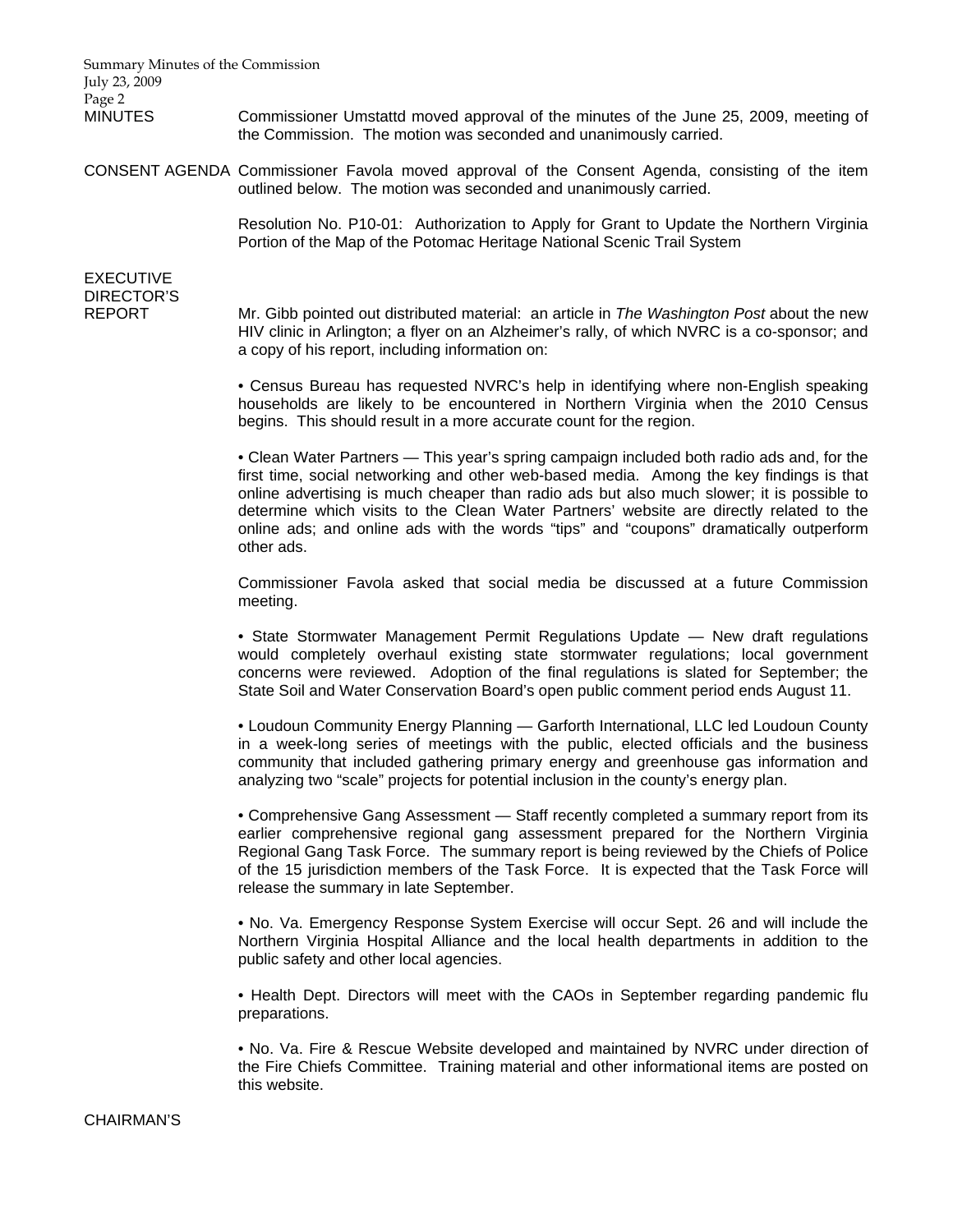Summary Minutes of the Commission July 23, 2009 Page 3

REPORT Chairman Parrish publicly thanked and acknowledged Commissioner Pepper for chairing the Commission meeting last month.

> Chairman Parrish pointed out the July 21 letter to the DOD Office of Economic Adjustment, sent as a result of last month's Commission meeting. Commissioners Bulova and Favola stated their support for a Northern Virginia Regional BRAC Coordinator. Mr. Gibb reported that Commissioner Principi also supports this position. Mr. Gibb suggested letters of support for this position from the local jurisdictions be sent to OEA. Commissioner Favola said she will also contact Congressman Moran.

PRESENTATION Local – Federal Update

Chairman Parrish welcomed Rep. Frank Wolf, Congressman for Virginia's 10<sup>th</sup> Congressional District.

*Hon. Frank Wolf* Rep. Wolf noted he had just come from voting on the transportation appropriations bill; \$150 million was allocated for Metro and \$85 million for rail to Dulles.

> Last week a bill was reported out to increase funding for Lyme disease prevention and treatment; CDC and NIH will be involved.

> A bill was passed last week to continue funding of the Juvenile Gang Task Forces in Northern Virginia and the Shenandoah Valley. Rep. Wolf stated that the Mexican gangs have operations in most of the large metropolitan areas. Funding has been added for the suburban Maryland area to create a task force to work in tandem with Virginia's. The FBI, DEA, ATF and the Marshal's service are included in these task forces. An FBI report states that Northern Virginia leads the country in effective gang prevention.

Rep. Wolf opened the floor to questions.

*questions &* 

*answers* Commissioner Bulova described Fairfax County's Road Dawg program, which is very successful at having middle school teachers identify at-risk children for gang involvement. The children spend one week being mentored by police and parks personnel.

> Commissioner Favola asked the Congressman for his thoughts on passages of health care insurance. He said he would have given the legislation a better chance of passage a week or two ago. The differences are not really between the Republicans and Democrats, rather, the surtax bothers a good deal of legislators. He hopes the bill will have bi-partisan support; without it, Rep. Wolf fears it will be a very devisive issue. He added that more time for review of the proposed legislation could be helpful.

> Commissioner Umstattd commented on a recent hostage situation in Leesburg and the tremendous amount of cooperation among local, state and federal law enforcement.

> Rep. Wolf reported that the FBI is giving the Northern Virginia Gang Task Force free space in its new field headquarters in Manassas. Rep. Wolf added he has established at the national level a gang intelligence tracking center, located in Crystal City, which will work with the Northern Virginia Gang Task Force.

> Replying to Commissioner Foust's inquiry, Rep. Wolf said there are no plans to date to obtain federal funding for the second phase of rail to Dulles. The highway bill contains \$75 million for Bus Rapid Transit (BRT) in Northern Virginia, funding for VRE but no funding for light rail. There is a proposal to dedicate a lane on K Street in the District for BRT.

> Chairman Parrish noted that the Commonwealth's revenue outlook is not good and asked the Congressman for his thoughts on the stimulus program. Rep. Wolf is of the opinion the country is coming into some really tough times, but Virginia is better positioned than many states. He added that he and Rep. Cooper have co-sponsored a bill to establish a bi